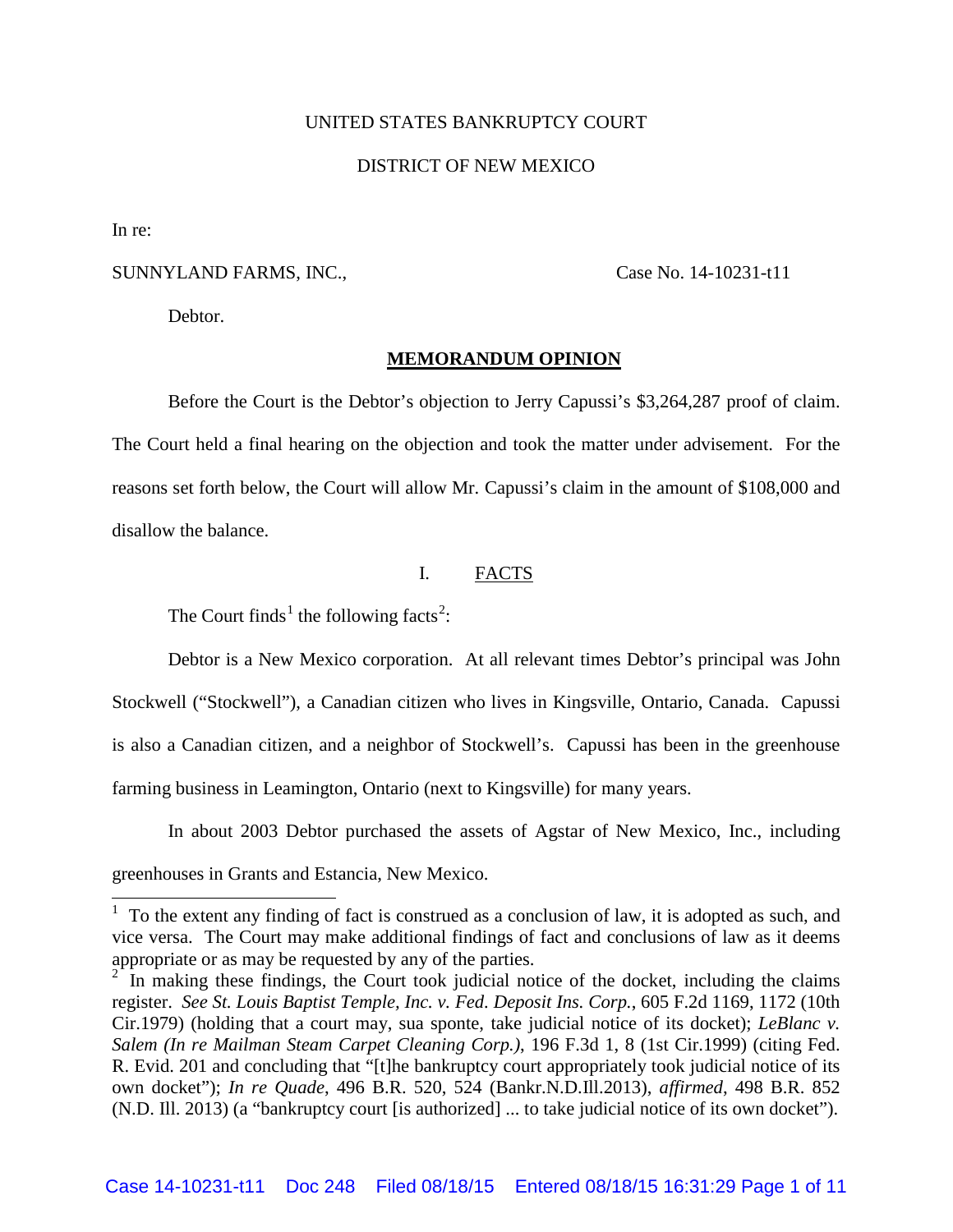At about the time of the acquisition, Stockwell approached Capussi and asked for assistance starting a greenhouse business in New Mexico. Although Capussi said he did not want to "get involved" in Stockwell's business venture, he did agree to help Stockwell get his business off the ground. Capussi's assistance included meeting with state officials, helping put together business plans, talking to potential vendors, traveling to New Mexico, providing meeting facilities, and the like. Later on, after the litigation described below had commenced, Capussi helped the Debtor find an expert witness, and also attended several settlement mediations.

Capussi worked on the Debtor's New Mexico greenhouse venture sporadically for a number of years. At no time did the parties have an agreement, written or oral, about how the Debtor would compensate Capussi for his efforts. This startling omission reflects poorly on both parties.

After the asset purchase closed in 2003, one of Debtor's employees inadvertently started a fire at the Debtor's Estancia greenhouse. Unbeknownst to Debtor, the Central New Mexico Electric Cooperative ("CNMEC") had shut off Debtor's electricity at the greenhouse. Without electricity, Debtor could not pump water to fight the fire, and the Estancia greenhouse was destroyed. The fire devastated the Debtor financially; the Debtor did not operate between 2003 and the petition date.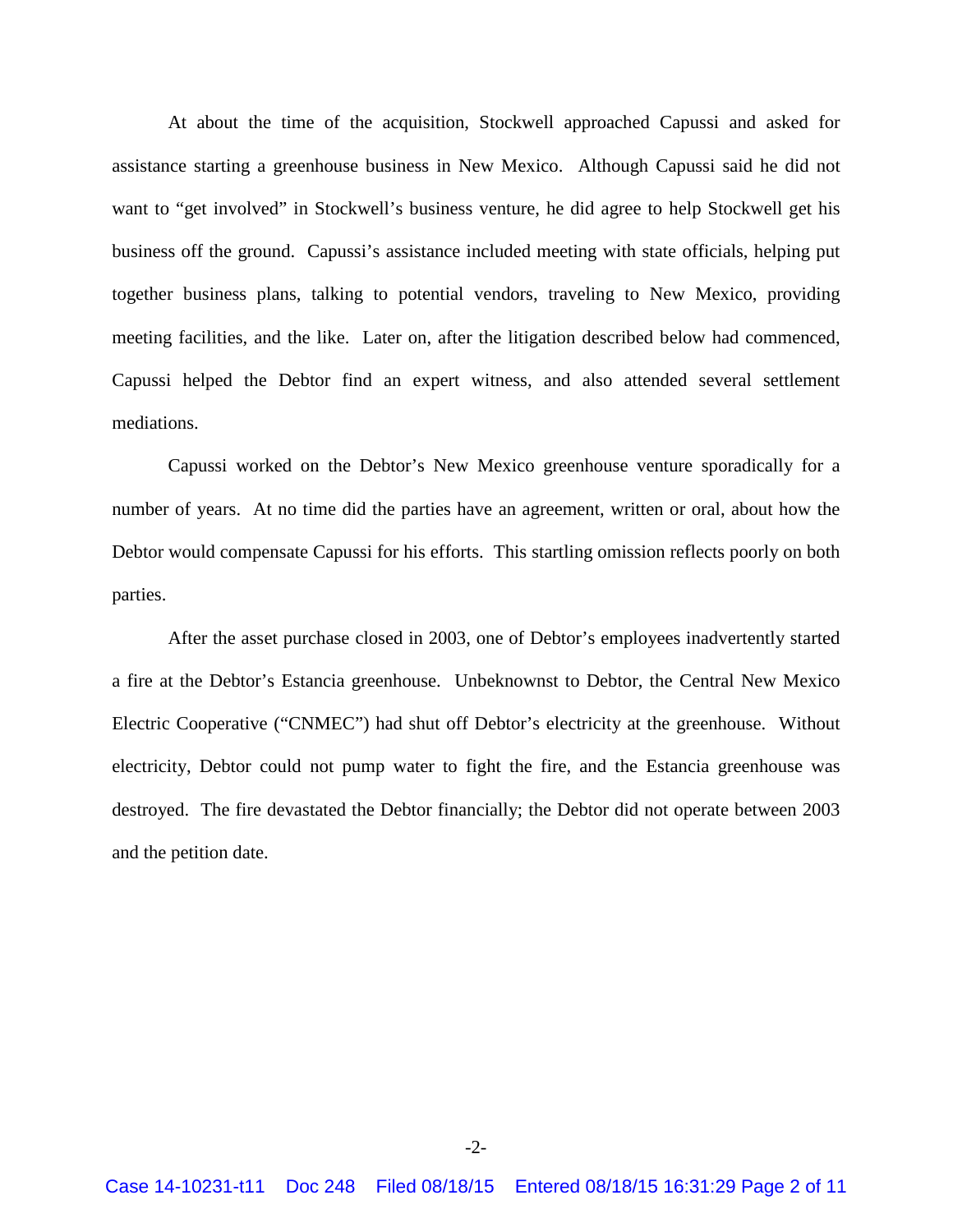Debtor filed suit against CNMEC in 2005, alleging that the utility wrongfully disconnected Debtor's electricity service. After a bench trial the state district court awarded Debtor about \$22 million in damages.<sup>[3](#page-2-0)</sup> CNMEC appealed the judgment.

The Debtor had a number of creditors. In 2008 Stockwell asked his New Mexico attorney, Robert A. "Joe" Johnson, to prepare security agreements that Stockwell could give to Debtor's main unsecured creditors. Stockwell's idea was to assure the creditors they would get paid once the appeals process had run its course.

About a dozen security agreements were prepared by Mr. Johnson and sent by overnight courier to Stockwell in Canada, each one for a different creditor. In each instance, the agreement started as a pre-printed form. Some of the "boilerplate" in the form was crossed out. Language was typed in providing for accrual of interest at 8.75%. At the top of the first page and the bottom of the form, the names of the Debtor and secured party were typed in. All of the forms were dated October 27, 2008. The amount of the secured indebtedness was left blank.

In most cases the process for completing and signing the agreement was similar: Stockwell visited the creditor in person and showed it the partially completed security agreement. He and the creditor then negotiated the amount of the debt and Stockwell wrote that amount on the blank in the middle of the first page. Stockwell then initialed this handwritten debt amount and signed the agreement as President of the Debtor.

Capussi's security agreement was handled differently. Stockwell visited Capussi at his Leamington, Ontario office in late October or early November, 2008. Stockwell brought the

 $\overline{a}$ 

<span id="page-2-0"></span><sup>3</sup> *See* Case No. D-1333-CV-2005-00192. The state district court awarded Debtor \$21,354,882 for breach of contract "without application of comparative fault" and "\$100,000 punitive damages for fault occurring after the breach of contract" with post-judgment interest to accrue at 8.75%. The court also awarded Debtor \$21,354,882 for negligence with post judgment interest to accrue at 15%. The court applied comparative fault principles to the negligence award and held Debtor was 80% at fault. Finally, the court granted CNMEC a \$3 million setoff.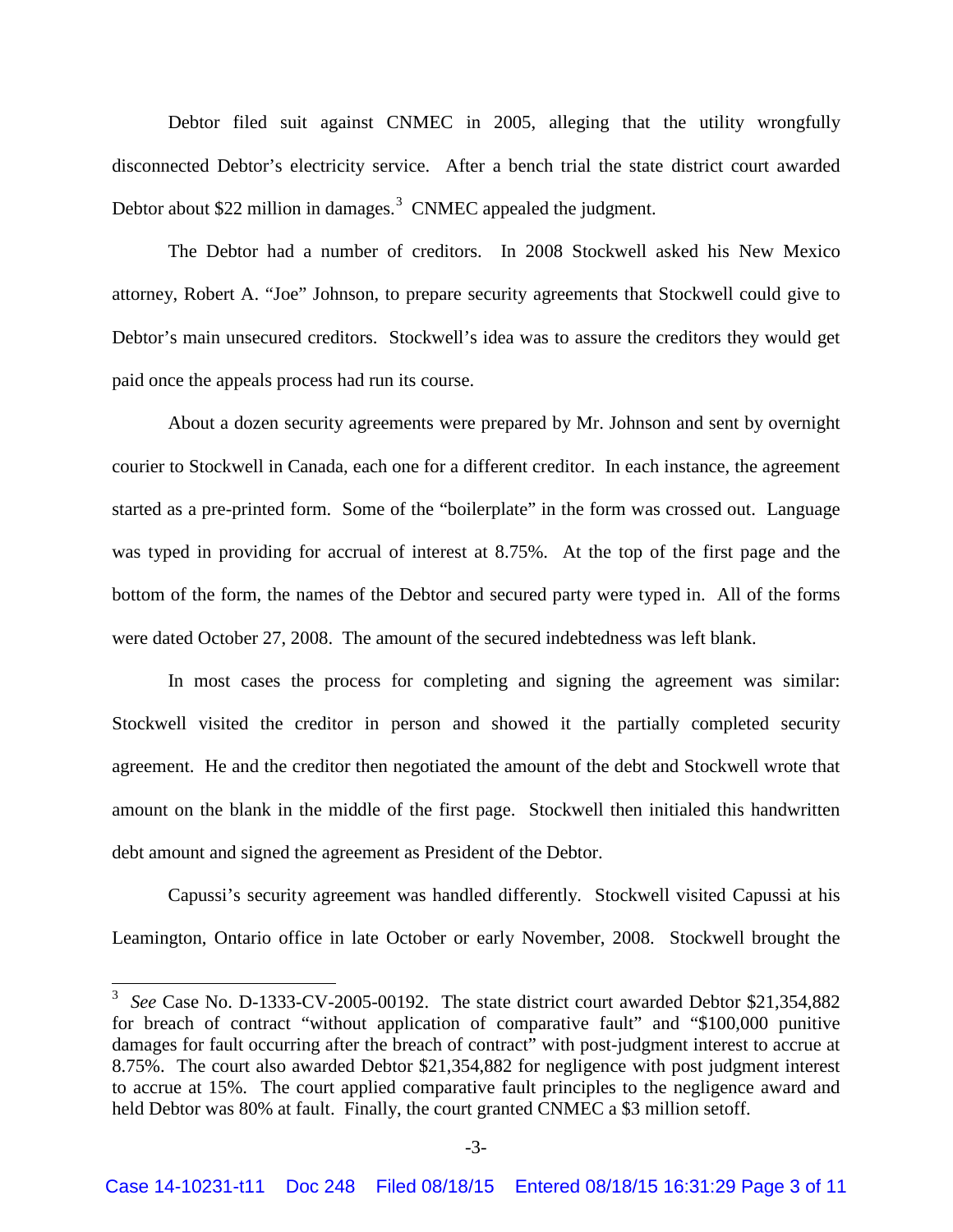partially completed security agreement and showed it to Capussi. The parties discussed the agreement.<sup>[4](#page-3-0)</sup> What happened next is the subject of sharp disagreement. Stockwell testified he left the security agreement with Capussi, with the understanding that they would figure out (by way of an "accounting" of some kind) how much the Debtor owed Capussi, and insert that amount into the indebtedness portion of the security agreement. Stockwell testified that he did not authorize Capussi to fill in any amount on the security agreement, and that the indebtedness portion was blank when he left the document with Capussi. Stockwell was adamant that no discussion about inserting \$2 million as the amount of debt ever occurred. Stockwell pointed out that it would have been likely that he, rather than Capussi, would fill in the amount of the indebtedness because Capussi does not have the use of his right arm.

Capussi's recollection of the meeting is entirely different. Capussi testified that Stockwell produced a signed security agreement and told him "whatever you need Jerry, write it in there." Capussi testified that he wrote in \$2 million during the meeting and showed that figure to Stockwell. Capussi testified that Stockwell made no objection. Later, when the Court questioned Capussi about the meeting, Capussi testified that he asked Stockwell "does \$2 million sound right?" and Stockwell replied "I can live with that" or something to that effect.

The \$2 million figure bears no relation to Capussi's advances or expenses, which from what the Court can tell were less than \$110,000. There is no writing (other than the Security Agreement) Capussi can point to as a basis for the figure. To allow Capussi's claim for \$2 million plus interest after October, 2008, the Court would have to find that Stockwell agreed to that amount during the meeting described above.

 $\overline{a}$ 

<span id="page-3-0"></span><sup>4</sup> Capussi made a hearsay objection to Stockwell's testimony about his own statements during their meeting. Stockwell did not object when Capussi testified to statements Capussi made to Stockwell at the meeting. The Court took Capussi's objection under advisement. *See* the discussion in Section II(C) below.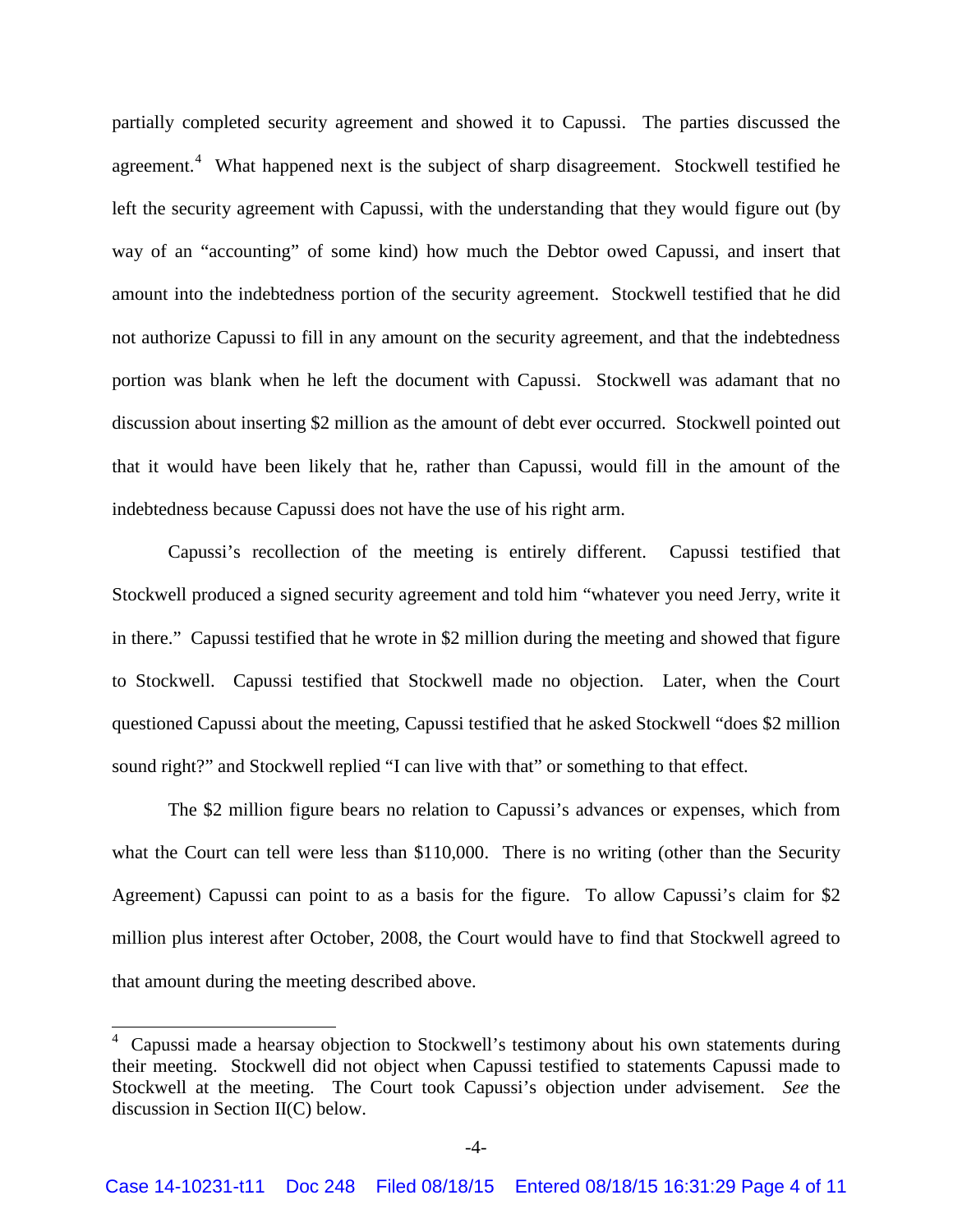In 2011 the New Mexico Court of Appeals vacated the CNMEC judgment in large part, effectively awarding Debtor little more than its attorney fees.<sup>[5](#page-4-0)</sup>

In late July, 2012, Stockwell and Capussi exchanged emails regarding what the Debtor owed Capussi and his company JC Fresh Farms. It is obvious from the emails that the parties disagreed about the amounts owed. Stockwell gave uncontradicted testimony that in 2012 Capussi asked if he could tell his bankers that the Debtor owed Capussi \$2 million. According to Stockwell, Capussi was having financial trouble at the time. Stockwell testified that he told Capussi no. Despite that, according to Stockwell, he received a call from Capussi's bankers, asking Stockwell to confirm the \$2 million indebtedness. He did not.

On further appeal, in 2013 the New Mexico Supreme Court reversed the Court of Appeals' decision in part, increasing Debtor's award to about \$7.4 million.<sup>[6](#page-4-1)</sup> CNMEC paid this judgment amount. After attorney fees were deducted, Debtor was left with about \$5.45 million in cash, fully encumbered by the first lien of the Debtor's pre-petition secured lender.

This case was commenced as an involuntary Chapter 7 on January 30, 2014, and converted to a voluntary Chapter 11 case on May 8, 2014. On August 4, 2014, Capussi filed a proof of claim for \$3,282,474. He amended his claim on March 19, 2015, changing the amount to \$3,264,287.24. The amended claim includes an explanation of claim, a declaration, a UCC-1 financing statement, and a copy of the security agreement.

 $\overline{a}$ 

<span id="page-4-0"></span><sup>5</sup> *See Sunnyland Farms, Inc. v. Cent. N.M. Elec. Coop., Inc.*, 255 P.3d 324 (N.M. App. 2013). The New Mexico Court of Appeals reversed the breach of contract, punitive damages, and related post-judgment interest awards. The Court of Appeals upheld Debtor's negligence award but also CNMEC's right of offset. Debtor's negligence award, reduced by 80% comparative fault, totaled about \$4.27 million. CNMEC's setoff amount, as established by the Court of Appeals, was \$3.2 million. Before attorney's fees were paid, Debtor's award amounted to a little over \$1 million.

<span id="page-4-1"></span><sup>6</sup> *See Sunnyland Farms, Inc. v. Cent. N.M. Elec. Coop., Inc.*, 301 P.3d 387 (N.M. 2013).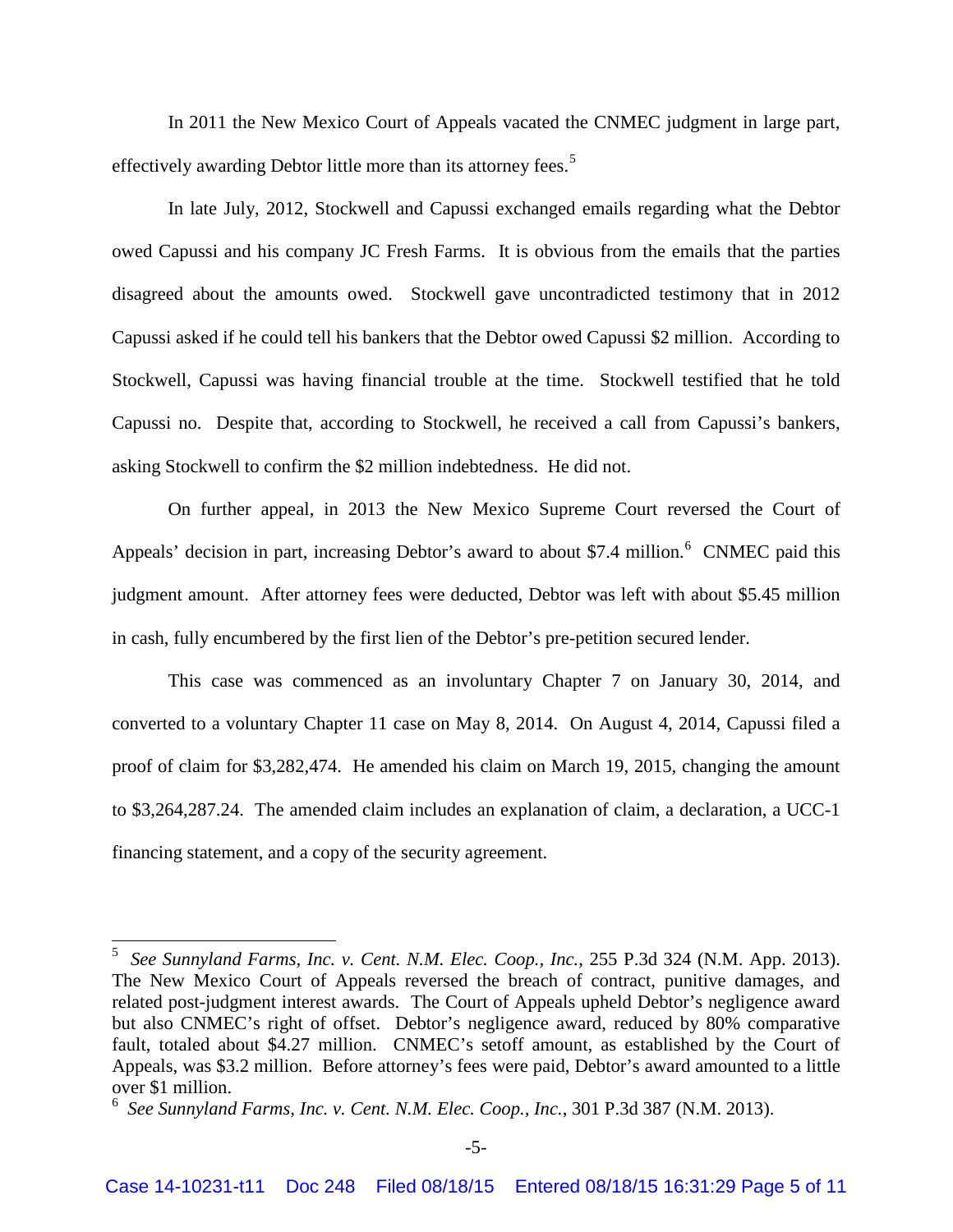Debtor objected to Capussi's proof of claim on September 5, 2014. The resulting contested matter has been tried and is ready for decision.

## II. DISCUSSION

#### A. In General.

Allowance of a proof of claim is governed by 11 U.S.C. § 502(a) and Fed.R.Bankr.P. 3001(f). A properly filed proof of claim "constitute[s] prima facie evidence of the validity and amount of the claim." *Kittel v. First Union Nat'l Bank (In re Kittel)*, 285 B.R. 344, at \*6 (10th Cir. BAP 2002) (citing *Fullmer v. United States (In re Fullmer)*, 962 F.2d 1463, 1466 (10th Cir.1992), abrogated on other grounds, *Raleigh v. Ill. Dep't of Revenue*, 530 U.S. 15, 20 (2000)). A claim is deemed allowed unless an interested party objects. 11 U.S.C. § 502(a).

## B. Burden of Proof.

"The objecting party has the burden of going forward with evidence supporting the objection." *Allen v. Geneva Steel Co. (In re Geneva Steel Co.*), 260 B.R. 517, 524 (10th Cir. BAP 2001), affirmed, 281 F.3d 1173 (10th Cir. 2002). The objecting party's evidence "must be of probative force equal to that of the allegations contained in the proof of claim." *Id.* "Once the objecting party has reached this threshold, the creditor has the ultimate burden of persuasion as to the validity and amount of the claim." *Id.* (citing *Agricredit Corp. v. Harrison (In re Harrison)*, 987 F.2d 677, 680 (10th Cir.1993)). *See also In re Picacho Hills Util. Co., Inc.*, 515 B.R. 820, 824 (Bankr. D.N.M. 2014) (citing *Allen*); *In re Wedco Mfg., Inc.*, 2014 WL 3534043, at \*1 (Bankr. D. Wyo. 2014) (same).

#### C. Capussi's Hearsay Objection.

Capussi objected on hearsay grounds to Stockwell testifying about what he said to Capussi during the 2008 meeting in Leamington, Ontario. *See* Fed.R.Evid. 801(c) (hearsay is a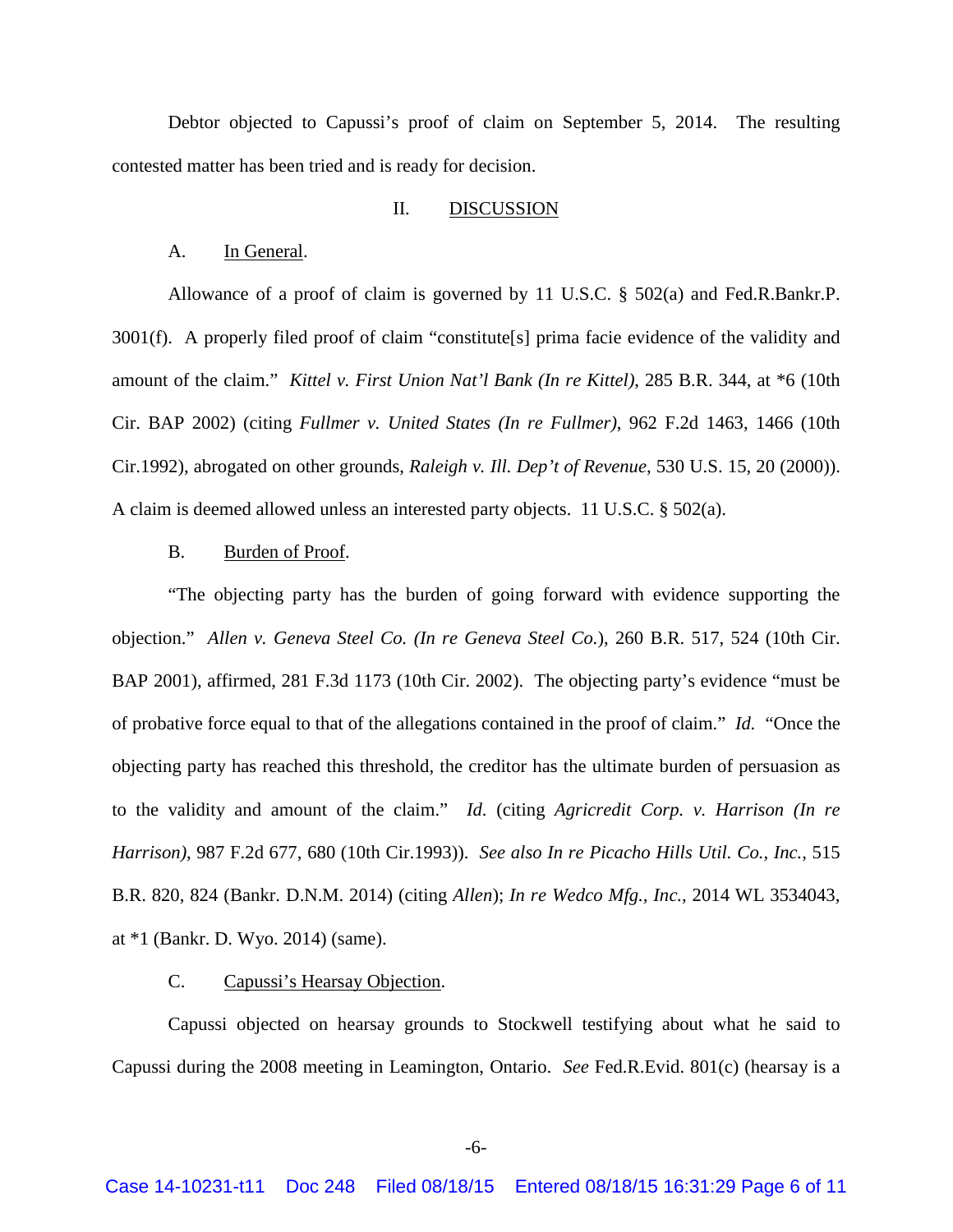statement the declarant does not make while testifying at the current trial, offered to prove the truth of the matter asserted in the statement). The Court took the objection under advisement and has researched the law. The objection is overruled, because the testimony is admissible to provide completeness or context, and not to prove the truth of the matter asserted. "Out-of-court statements constitute hearsay only when offered in evidence to prove the truth of the matter asserted." *Anderson v. U.S.*, 417 U.S. 211, 219 (1974). "The primary justification for the exclusion of hearsay is the lack of any opportunity for the adversary to cross-examine the absent declarant whose out-of-court statement is introduced into evidence." *Id.* at 221.

Courts have recognized that a witness should be able to testify about a conversation he had with a party opponent, because the statements of the party opponent are not hearsay (Fed.R.Evid. 801(d)(2)), and those statements cannot be understood by a judge or jury unless the other half of the conversation is in evidence. Thus, the witness is allowed to testify about what he said to provide context, rather than to prove the truth of the matter asserted in his out-of-court conversation. For example, in *U.S. v. Cesareo-Ayala*, 576 F.3d 1120, 1129 (10th Cir. 2009), the Tenth Circuit ruled that a written report of two conversations between a witness [Mendez] and a criminal defendant [Cesareo-Ayala] were admissible:

The obvious purpose of including what Mendez said in presenting the conversation to the jury is that Mr. Cesareo-Ayala's words can be properly understood only in the context of Mendez's remarks. In context, Mr. Cesareo-Ayala's statements strongly suggest that he was involved in the (aborted) transaction with Steward and wanted to get together with Mendez to obtain the proceeds. If the jury could not hear Mendez's side of the conversation, however, it would have to speculate about what was really going on.

576 F.3d at 1129. *See also U.S. v. Colon-Diaz*, 521 F.3d 29, 38 (1st Cir. 2008) (admitting a hearsay statement that put a non-hearsay statement into context and made it intelligible); *U.S. v. Dupre*, 462 F.3d 131, 137 (2d Cir. 2006) (admitting statements offered to provide context to non-

-7-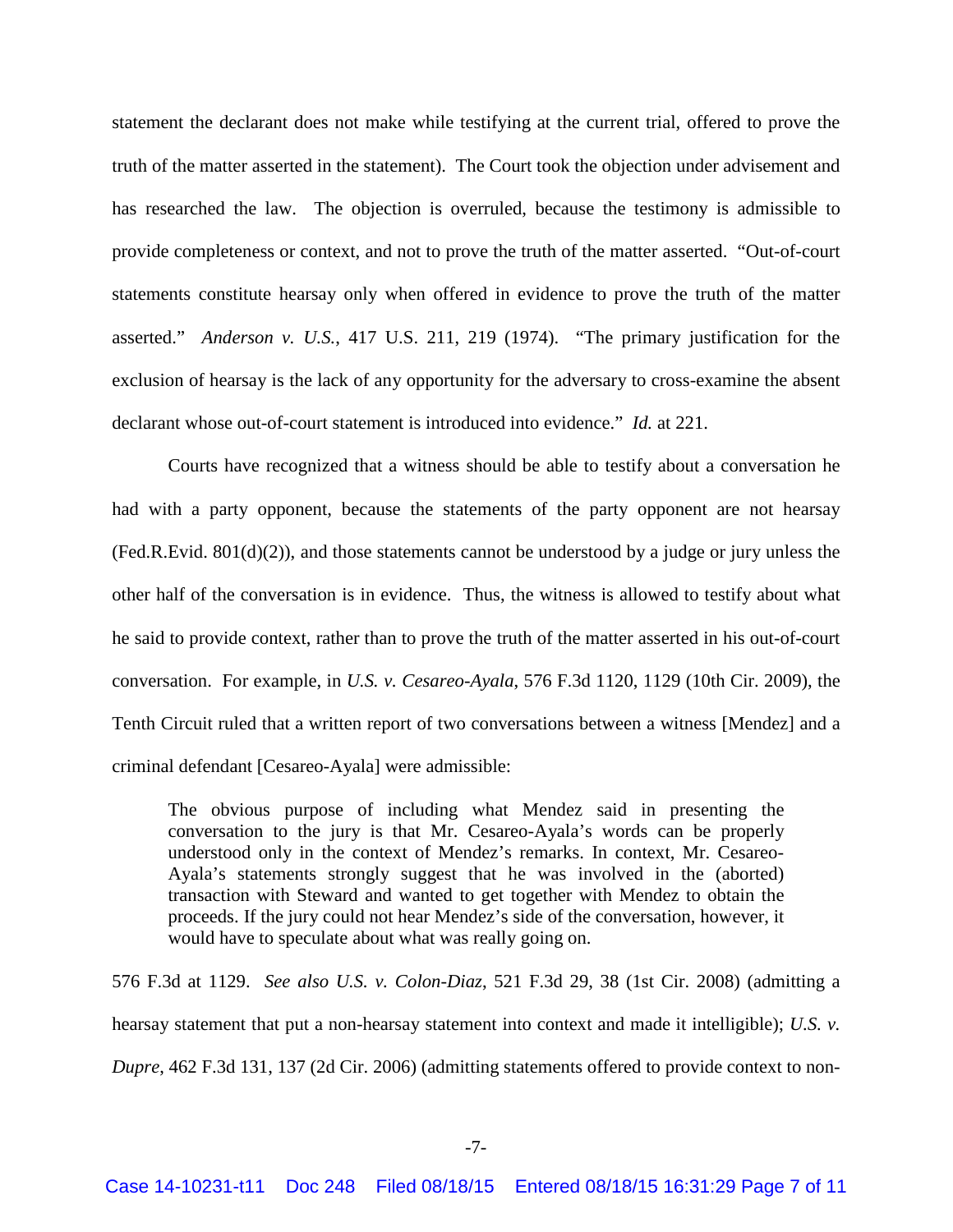hearsay statements); *U.S. v. Walter*, 434 F.3d 30, 34 (1st Cir. 2006) (same). *See generally M. Graham, Federal Practice and Procedure*, (2011 interim ed.), § 7005, n. 6 and accompanying text (citing cases that allowed one side of a conversation into evidence, which would be hearsay if introduced to prove the truth of the matters asserted, to give context to the other side).

Stockwell's out-of-court statements to Capussi provide context for Capussi's statements to Stockwell (testified to by Stockwell and Capussi, without objection). Without this context, the evidence about who said what at the meeting would be one-sided and unhelpful to the Court. The discussion at that meeting is the most important evidence about the validity of the Capussi's \$3.2 million claim. Further, Capussi was not denied the opportunity to cross-examine Stockwell about his prior statements as Stockwell was present at the hearing. The Court will allow the testimony to come in for completeness or context, and not for the truth of the matters asserted.

## D. Debtor Carried Its Initial Burden of Challenging Capussi's Claim.

Capussi's properly filed proof of claim is prima facie evidence of the validity and amount of his claim against the Debtor. The Debtor, however, need only provide evidence of equal probative force to overcome this prima facie evidence. The Debtor carried this burden.

The Debtor provided the following evidence that makes the Court question Capussi's claim:

- Capussi's out-of-pocket advances and expenses were less than 5% of the \$2 million claimed in October, 2008;
- The parties never had any agreement about how Capussi was to be compensated;
- For the other creditors receiving security agreements, the debt amounts were much smaller and seemed to be rationally related to amounts owed;
- Capussi was not able to articulate why the Debtor would agree to a debt of \$2 million;
- For such a large debt amount, it seems logical that Capussi would insist on Stockwell initialing the hand-written amount;
- Stockwell testified that the security agreement had no debt amount filled in when he left Capussi's offices;
- In 2012 Capussi asked if could tell his bankers the Debtor owed him \$2 million,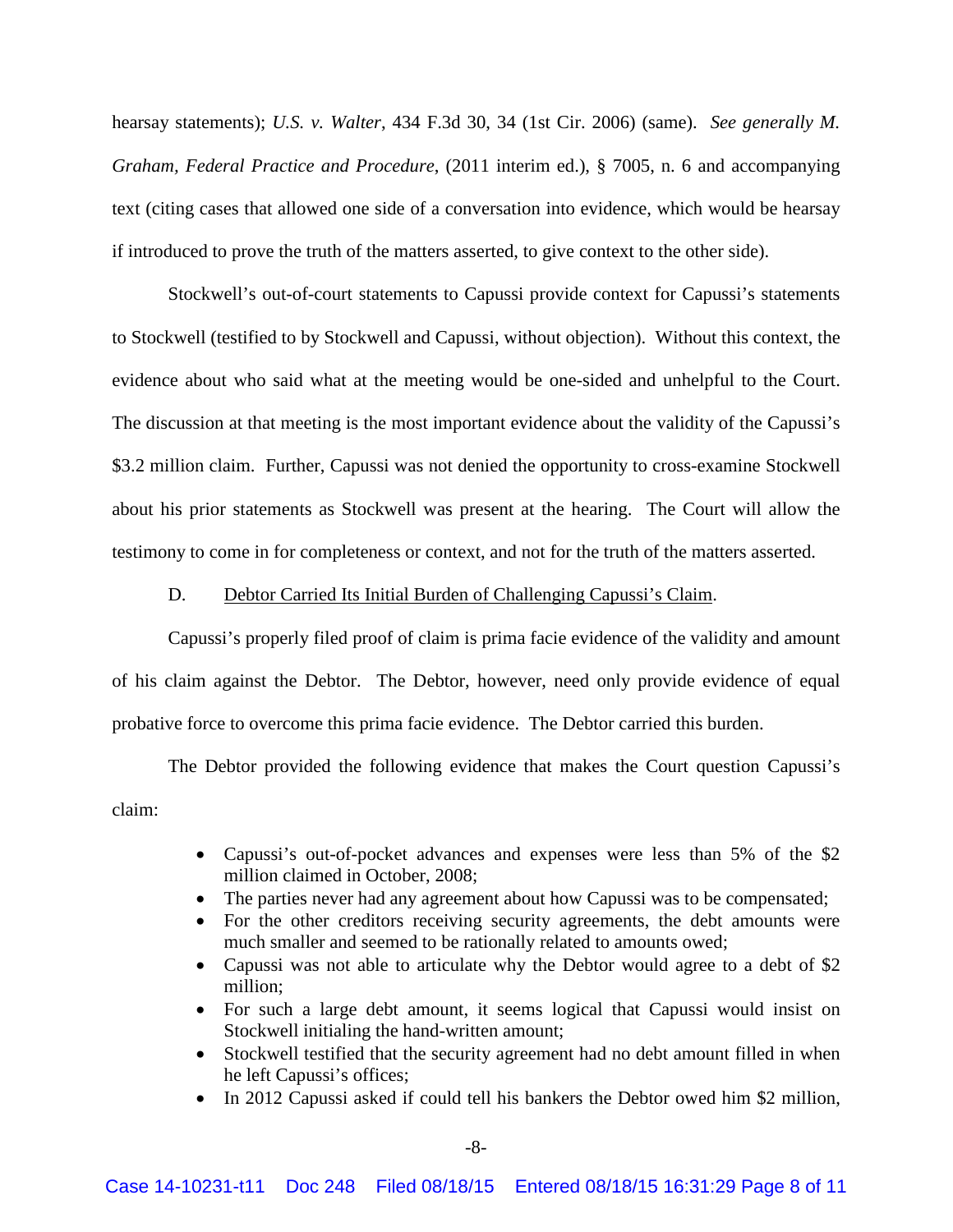and Stockwell said no.

This evidence is sufficient to shift the final burden of persuasion to Capussi.

E. Capussi Did Not Carry His Final Burden of Persuasion on the \$3.26 Million Claim.

Capussi did not carry his burden of persuasion. Capussi's only evidence for the amount and validity of his \$3.2 million claim is the security agreement and his own testimony. There is no independent indication that Capussi is owed \$3.2 million or that Stockwell agreed to such an amount. Stockwell's uncontradicted testimony is that the other security agreements included his signature or initials next to the hand-written debt amount. This testimony is supported by the proofs of claim filed by Nick Sauro and John Wright.

Neither the Debtor nor Capussi observed any of the normal business formalities usually associated with a substantial debt. Stockwell was foolish to leave what was essentially a blank check with Capussi. Capussi was foolish to work for years on the New Mexico greenhouse project with no agreement how he would be compensated, and then to fill in by hand the \$2 million debt figure, without getting Stockwell to initial the hand-written amount. Although neither party is blameless, Capussi had the ultimate burden of presenting evidence of what the Debtor owed him. Capussi did an inadequate job of this, and therefore was unable to carry his burden of persuasion.

## F. Capussi Carried His Burden of Persuasion as to \$108,000.

Although Capussi failed to carry his burden as to the \$3.2 million he claims he is owed, Capussi does not have a claim of \$0.

During the final hearing, Debtor's counsel conceded that the maximum amount Capussi could be owed, based on available documentation, was \$108,000. The Court analyzed the

-9-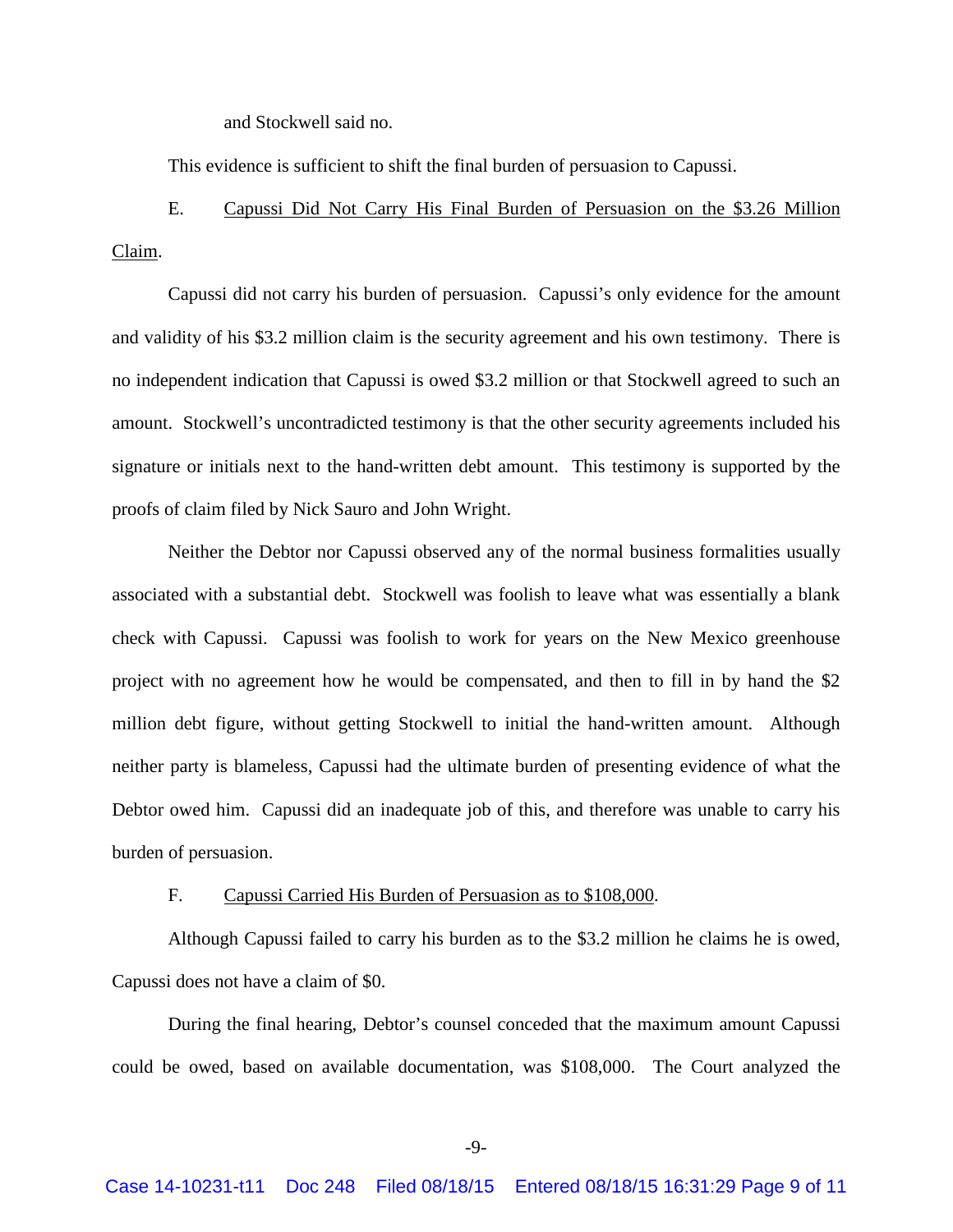documents submitted into evidence and attempted to calculate an amount for which there is support. Different totals can be calculated, but it seems that \$108,000 is reasonable based on documented expenditures and the 8.75% interest that accrued between November 1, 2008 and the petition date.

Based on the documentation of expenses submitted into evidence and the Debtor's admission at the final hearing, the Court finds that Capussi has an allowed claim against the debtor in the amount of \$108,000.

# III. CONCLUSION

The Debtor successfully challenged the prima facie allowability of Capussi's \$3.2 million claim, and Capussi failed to carry his burden of persuading the Court the claim was allowable in full. The Court finds, however, that Capussi does have an allowed claim for \$108,000.

The Court will prepare and enter a separate order allowing Capussi's claim in the amount of \$108,000.

 $\overline{\phantom{a}}$ 

Hon. David T. Thuma United States Bankruptcy Judge

Entered: August 18, 2015.

Copies to:

Christopher M. Gatton 10400 Academy Rd. NE, #350 Albuquerque, NM 87111